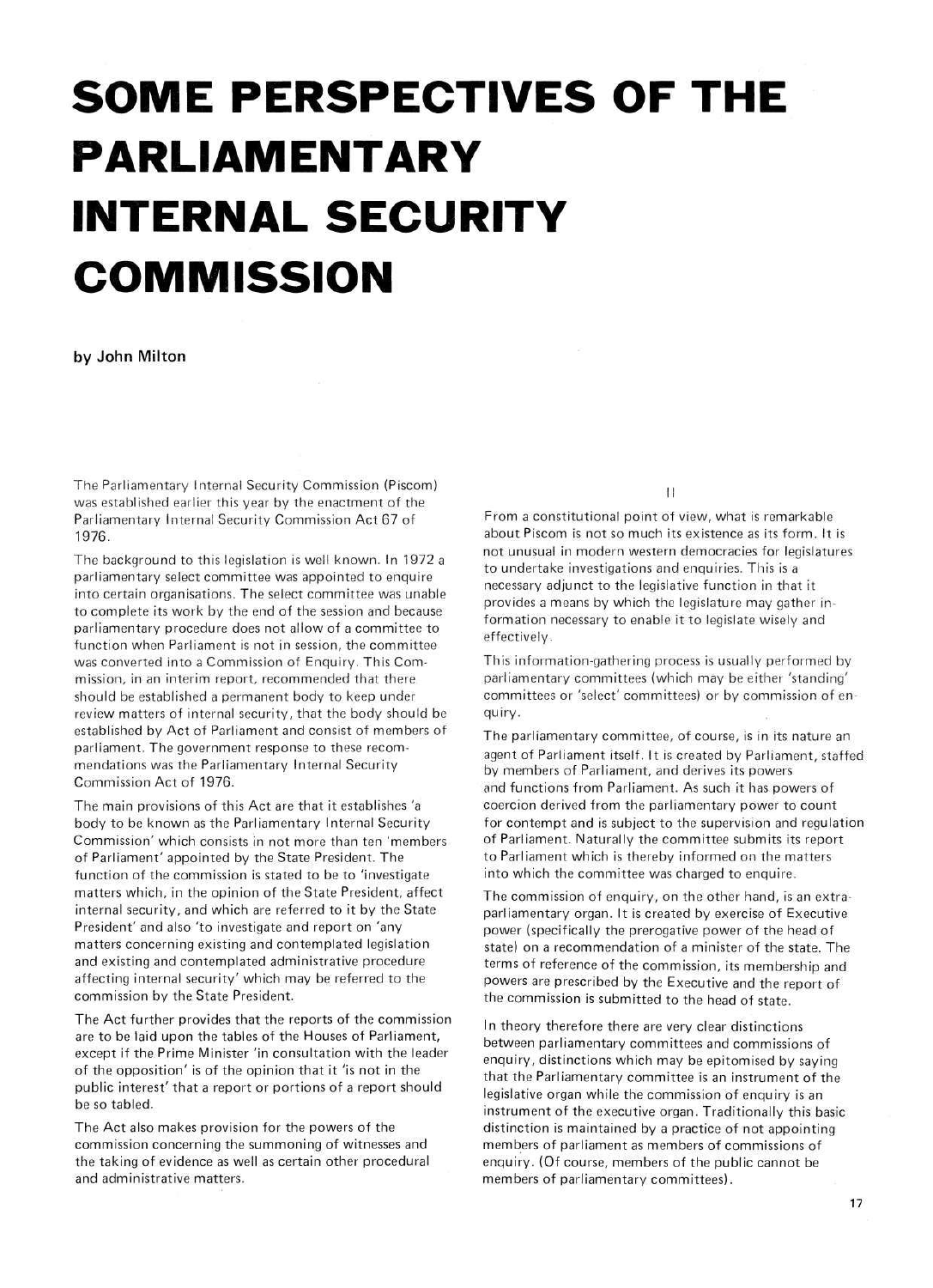What is remarkable about Piscom then is that it is in theory and practice a commission of enquiry yet consists entirely of members of parliament. It is thus a new sort of institution, a hybrid of parliamentary select committee and commission of enquiry. Put another way, it is, as it were, a parliamentary select committee which does not report to parliament nor is amenable to the supervision of parliament, its report goes to the executive and need not necessarily be made available to parliament. From the constitutional point of view the question is whether it is right and proper that members of the legislative organ who are not also members of the executive organ (i.e. ministers of State) should in this way be made to be instruments of executive government. Certainly the whole arrangement is contrary to the doctrine of separation of powers, as indeed, the legislation recognises. The Act provided that members of the commission shall not be regarded as holding an 'office of profit under the Republic'. In terms of the Constitution a person who holds an office of profit under the Republic is disqualified from being a member of Parliament. This constitutional provision is an expression of a basic principle of the doctrine of separation of powers, namely, that a person may not simultaneously be a member of the legislative and executive organs of government. By specifically exempting members of Piscom from this constitutional provision, the Parliamentary Internal Security Act tacitly recognises that Piscom violates the doctrine of separation of powers.

#### IN

However such disquiet as may exist in the public mind concerning Piscom is unlikely to have arisen from a concern for these constitutional niceties. It arises rather from the fact that Piscom as constituted is an inquisitorial body with coercive powers.

Now it must be said at the outset that the existence of inquisitorial organs is not an uncommon feature of modern systems of democratic government. Indeed all committees or commissions of enquiry may properly be described as being inquisitorial in nature, inquisitorial that is, as a South African judge once put it 'in the laconical, not the Spanish sense'. In other words any organ charged with investigative functions, which must gather information or elicit facts is, in its nature, inquisitorial.

Be this as it may, the fact remains that the public tends to be suspicious of inquisitorial processes, and it is as well to consider why this should be so.

In part it is because inquisitions tend to operate differently from their analogues the courts of law. Legal proceedings particularly those of criminal jurisdiction—are subject to, and regulated by, a host of inter-locking procedural safeguards which go by the general description of due process of law. Inquisitorial proceedings seldom observe these procedures nor—and this is a point which is not always fully appreciated—are they inherently obliged to do so.

The fundamental reason for the exclusion of principles of due process of law in inquisitorial proceedings, it is usually said, is because the proceedings are inquisitorial rather than accusatorial. The inquest is charged to seek and obtain facts or information. Persons who have knowledge of pertinent facts or relevant information cannot be seen as being in the position of the accused in ordinary legal proceedings and therefore have no inherent right to claim or invoke the pro-

tective devices of due process of law. These general principles, it may be said, have been spelled out on many occasions by eminent judges both in this country and elsewhere, and have been applied by them when acting as commissions of enquiry.

A further noteworthy feature about inquisitorial proceedings is the fact that citizens may be compelled and coerced to attend and give evidence. This is because it is the civic duty of all to co-operate with these agencies, charged as they are with the duty of obtaining facts necessary for intelligent governmental action. It is the unremitting duty of the citizen to respond to subpoenas to respect the dignity of the enquiring organ, and to testify fully and truthfully with respect of matters within the province of the investigation. Persons summoned as witnesses who refuse to appear, or to be sworn or to testify are thus liable to punishment by way of committal for contempt of Parliament (where the inquisition is a parliamentary committee) or to be prosecuted in a court of law (in terms of the provisions of the Commissions Act 1947 where the inquisition is a Commission of Enquiry). It may be mentioned in passing that Piscom enjoys basically the same powers in this regard as do other commissions in terms of the Commissions Act 1947.

In this regard it is also worth noting that at common law a person summoned as a witness before an inquisition is not entitled as of right to be represented by counsel.

It must also be said that persons liable to be summoned to give evidence before Piscom are in a slightly better position than witnesses appearing before other inquisitorial agencies. This is because the Act provides in section 8 (8) that in connection with the giving of evidence before the Commission 'the law relating to privilege as applicable to a witness' which is applied in a provincial division of the Supreme Court of South Africa 'shall apply'. This means then that a witness will be entitled to claim the privilege against selfincrimination as well as being able to invoke the professional privilege accorded to legal advisers.

Finally it should be borne in mind that it is often one of the functions of the inquisitorial process to expose individuals. In modern democracies corruption in high and low places is usually sought out by inquisition rather than accusation, and those who are revealed to be venal, deceitful, dishonest or negligent will suffer the loss of reputation, dignity and privacy that is the inevitable consequence of exposure at the bar of public opinion.

### $\overline{11}$

What then are we to make of Piscom? One thing is plain. Although it is ostensibly a parliamentary body, it has no direct responsibility to Parliament. Piscom does not seem to fall into the usual category of legislative investigatory bodies constituted by Parliament for the purpose of informing and educating Parliament. Parliament has no say in who shall be the members of the commission (they are appointed by the State President) what shall be the subjects of enquiry by the commission (the Act says that the commission shall enquire into those aspects of internal security 'which are referred to it by the State President) nor is it of right entitled to receive the reports of the commission (these may be tabled in Parliament but whether or not they are depends upon whether the Prime Minister thinks it is the public interest to do so).